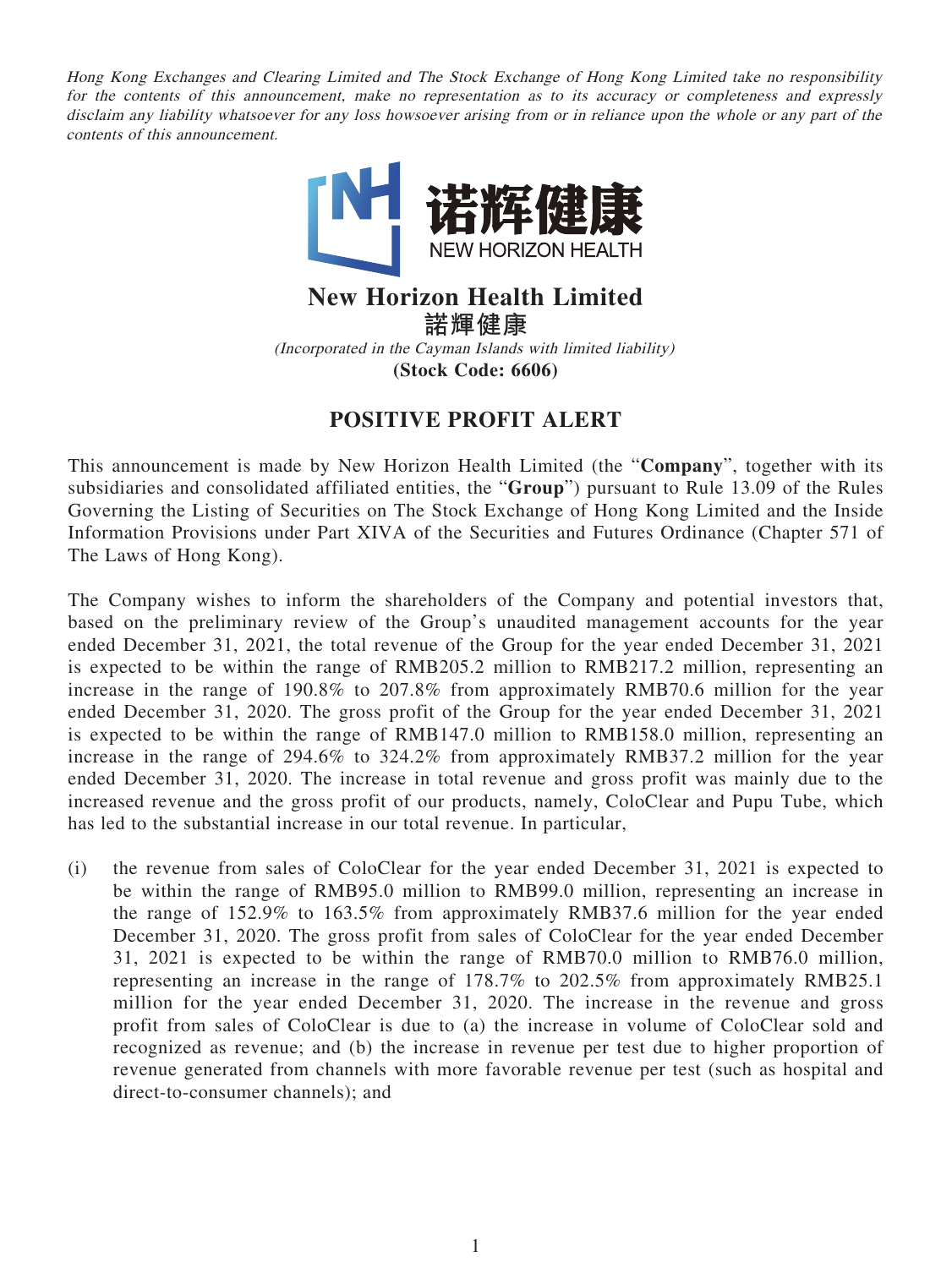(ii) the revenue from sales of Pupu Tube for the year ended December 31, 2021 is expected to be within the range of RMB110.0 million to RMB118.0 million, representing an increase in the range of 245.5% to 270.6% from approximately RMB31.8 million for the year ended December 31, 2020. The gross profit from sales of Pupu Tube for the year ended December 31, 2021 is expected to be within the range of RMB78.0 million to RMB84.0 million, representing an increase in the range of 435.2% to 476.4% from approximately RMB14.6 million for the year ended December 31, 2020. The increase in the revenue and gross profit from sales of Pupu Tube is due to (a) the increase in volume of Pupu Tube sold and recognized as revenue; and (b) higher revenue per product as a result of higher ex-factory price within each channel and lower proportion of revenue from channels with lower ex-factory price (such as government-sponsored community screening programs).

The gross profit margin of the Company for the year ended December 31, 2021 is expected to be within the range of 67.7% to 77.0%, representing a trend of increase compared to approximately 52.8% for the year ended December 31, 2020. The increase in our overall gross profit margin was mainly due to the increased gross profit margin of ColoClear and Pupu Tube. In particular,

- (i) the gross profit margin for ColoClear for the year ended December 31, 2021 is expected to be within the range of 70.7% to 80.0%, representing a significant increase compared to approximately 66.9% for the year ended December 31, 2020 due to the increase in revenue per test due to higher proportion of revenue generated from channels with more favorable revenue per test (such as hospital and direct-to-consumer channels); and
- (ii) the gross profit margin for Pupu Tube for the year ended December 31, 2021 is expected to be within the range of 66.1% to 76.4%, representing a significant increase compared to approximately 45.8% for the year ended December 31, 2020 due to higher revenue per test (both on blended basis and for each individual channel) and lower manufacturing cost per unit.

The Company is still in the process of finalizing the financial results of the Group for the year ended December 31, 2021. The operating statistics disclosed above are unaudited and based on the preliminary internal information of the Group, which may be subject to change and may differ from the figures to be disclosed in the audited or unaudited consolidated financial statements to be published by the Company on an annual or half-yearly basis due to various uncertainties during the process of collating such operating information. Such information has not been audited or reviewed by the auditors of the Company or the audit committee of the board of directors (the "**Board**") of the Company. They shall not be taken as a measure or indication of the Group's current or future operating or financial performance nor shall they be taken as a representation by the Group of the corresponding figures as may be provided in due course in the Group's audited or unaudited consolidated financial statements. As such, the above statistics are provided for investors' reference only.